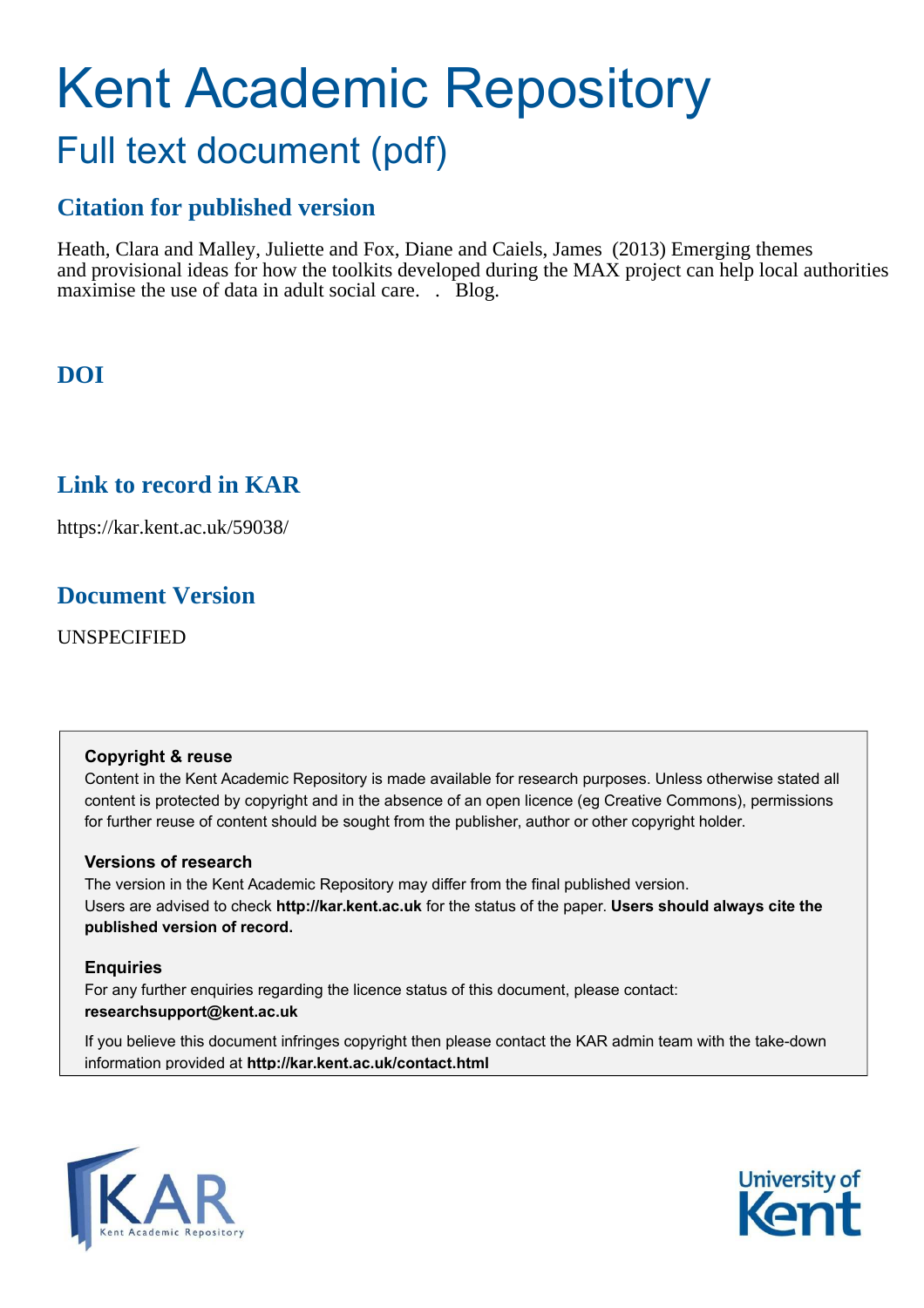# **BLOG 3: EMERGING THEMES AND PROVISIONAL IDEAS FOR HOW THE TOOLKITS DEVELOPED DURING THE MAX PROJECT CAN HELP LOCAL AUTHORITIES MAXIMISE THE USE OF DATA IN ADULT SOCIAL CARE**

In the third and final blog on the online survey results, the MAX project team describe the range of additional support requested by local authorities, and the emerging themes and issues to be explored further during the remainder of the project. All of these will feed into the developing toolkits and, it is hoped, will facilitate the maximal use of Adult Social Care Survey (ASCS) and Personal Social Services Survey of Adult Carers in England (PSS SACE) data. We would love to know what you think so please provide feedback via this blog or by email to [maxproject@kent.ac.uk.](mailto:maxproject@kent.ac.uk)

# **WHAT THEMES ARE EMERGING FROM THE ONLINE SURVEY RESPONSES?**

The feedback from the online survey has highlighted the need for a wide range of training and guidance (e.g. on data analysis, interpretation, communicating the findings), and several significant issues concerning the ways in which LA staff currently view and use the ASCS and PSS SACE. It is clear that these views are affecting how the data from these surveys are being utilised and that the toolkits developed as part of the MAX project will need to go beyond addressing specific training needs to also challenge underlying perceptions in three areas.

Current perceptions about the ASCS and PSS SACE

- The ASCS and PSS SACE are designed to inform national policy and practice and do not meet local needs.
- The survey questions are too vague and the data is too general to inform policy and practice.
- The survey data are primarily for populating performance indicators rather than informing strategy in the longer-term.

## **MANY LOCAL AUTHORITIES FEEL THAT THE ASCS AND PSS SACE FEED INTO A NATIONAL DATA SET AND DO NOT ADDRESS LOCAL NEEDS**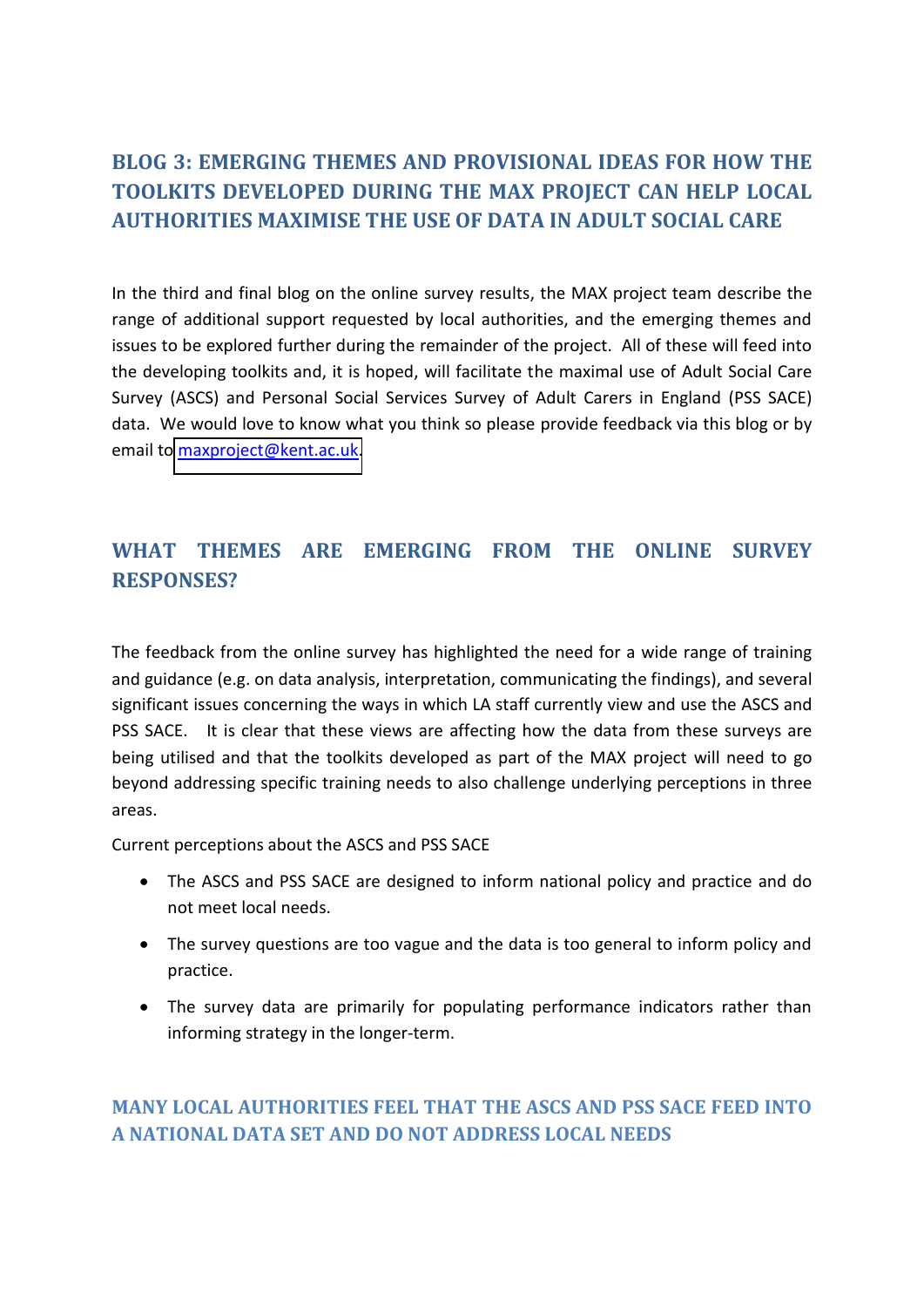Whilst nearly all of the online survey respondents agreed that the ASCS and PSS SACE provides useful information about the views of services users and carers (N = 100; 72 agree; 21 strongly agree), a considerable number rejected the statement "the survey is a good fit with local research priorities" (ASCS  $N = 40/91$  [4 strongly disagree; 36 disagree]; PSS SACE N = 35/91 [3 strongly disagree; 32 disagree]) and maintained "the survey questions are not useful for informing policy and practice" (ASCS  $N = 31/91$  [4 strongly agree; 27 agree]; PSS SACE N = 27/91 [2 strongly agree; 25 agree]). In other words, although the data from the surveys is seen as informative by the majority of respondents, it is often the case that it does not completely fulfil local research needs and priorities. As one respondent commented:

### *Some of the questions are deemed not useful at local level, sample is taken to satisfy survey results not to inform on local initiatives*

There is no doubt that the perception that local needs are not addressed by the ASCS and PSS SACE has a direct impact on how LAs apply the survey data to policy and practice. We will work with LAs to generate ideas for making the survey data a better fit to local needs. Options that could be explored within the toolkit include: (1) highlighting the option to include local questions and additional comments boxes to the surveys to address local priorities, and providing appropriate practical and methodological guidance; (2) developing or co-ordinating the development of a collection of additional questions; (3) producing training materials and worked examples on how to drill down into the survey data. For instance, step by step guides to conduct more complex analysis, such as cross tabulations to explore the relationships between different measures; and (4) guidelines on how to "fill the gaps" or complement the survey datasets, by drawing on administrative data from their own systems and making use of other data sources (e.g. 'NHS choices' and small area data, existing local and national research).

## **THE SURVEY QUESTIONS ARE VAGUE AND THE RESULTING DATA IS TOO GENERAL TO INFORM POLICY AND PRACTICE**

It is also apparent that many local authority staff feel that the ASCS and PSS SACE questions are too generic and vague, and as a consequence are not sufficiently specific enough to inform changes in policy or practice. This viewpoint is discussed in our previous blog and is an area that we would like to address through the toolkit.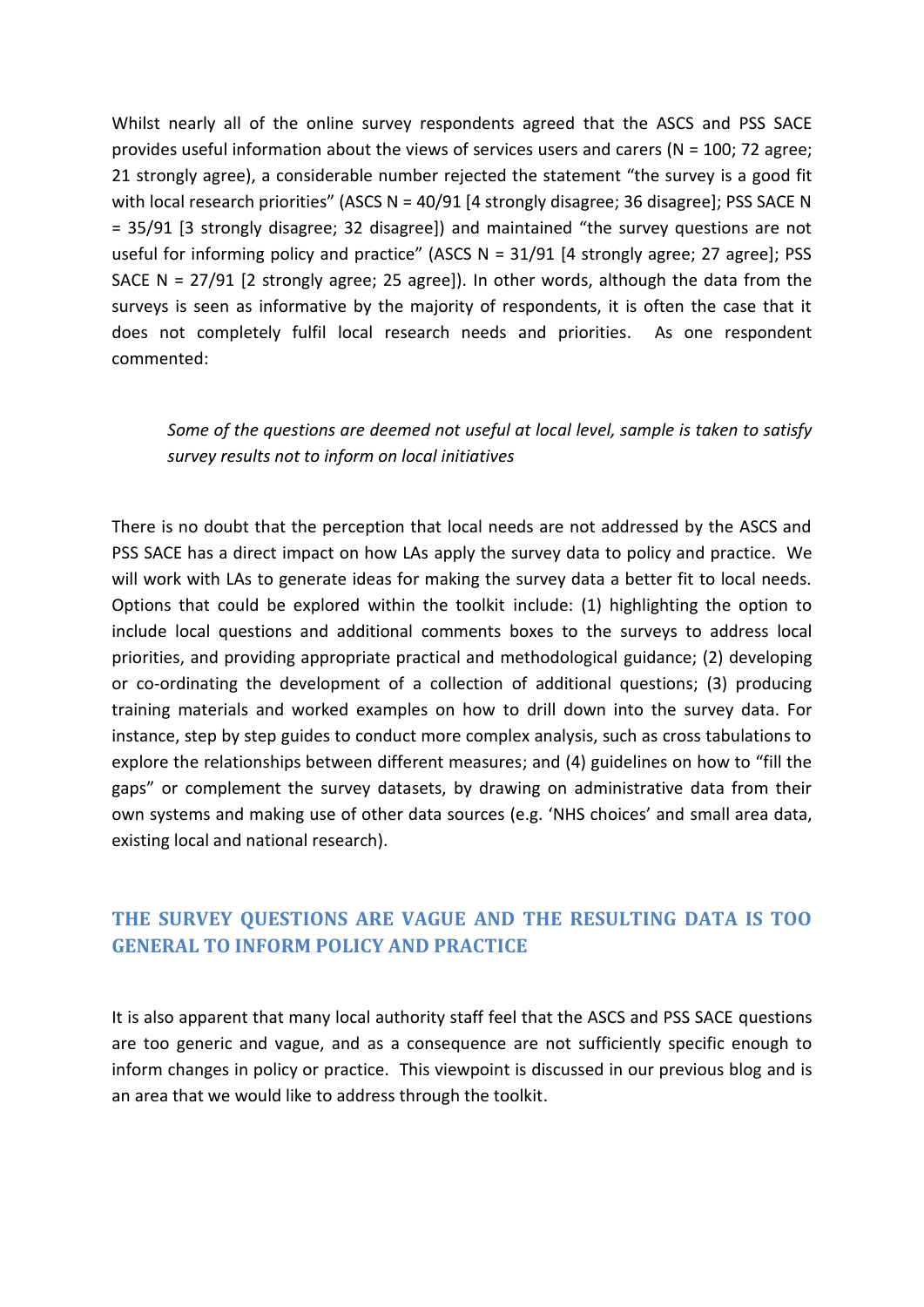One reason behind this viewpoint may be the focus of the ASCS and PSS SACE on the outcomes of social care (e.g. the social care related quality of life of the service user)  $$ rather than the processes of care (e.g. did the care worker do what was required or expected?) as in the previous user experience surveys  $-$  and the more complex analysis required to make sense of the data. As one respondent noted,

*In the old user surveys, there was a clear and unambiguous link between the question ("do homecare workers turn up at times that suit you?") and service delivery. It was easy to take action based on the responses. With the ASCOF measures and ASCOT methodology, it's not. This has weakened the perceived value of the survey, even though the outcomes data captured is arguably even more important than knowing that home care workers do or don't turn up on time... Help is needed with how to present this to management in a way that will interest them from a policy/service development perspective.* 

As this respondent highlights, multiple approaches are likely to help challenge this perception. The toolkit could provide more information about the rationale for individual questions (as we discuss later in this blog), but we could also look at developing 'how to' guides or templates to help LAs (1) analyse the survey data, (2) interpret the data and (3) communicate their findings to different audiences  $-$  in particular, the managers whose role it is to shape local policy and practice.

## **THE ASCS AND PSS SACE ARE SEEN AS A PERFORMANCE INDICATOR RATHER THAN A TOOL FOR LONG TERM PLANNING**

Despite the recent policy shift away from national performance targets towards a system focused on local accountability, the ASCS and PSS SACE are still regarded as sources of data to populate performance indicators. They are described variously as "just a tick box exercise", "a key check that we are not getting things very badly wrong", "primarily a quality assurance monitoring tool rather than an evaluation tool to influence policy and practice". and "'performance' surveys rather than potential shapers of policy and practice". However, given the less than clear link between the data from the surveys and service delivery (as we have highlighted above) these data seem unsuited to performing this very narrow performance monitoring role. The survey data require deeper interrogation and seem more suited to informing strategy and longer-term planning than monthly performance monitoring. In the next phase of the project we will explore the various ways in which the survey data could be used within LAs and develop guidance to help LAs make use of the data for multiple purposes.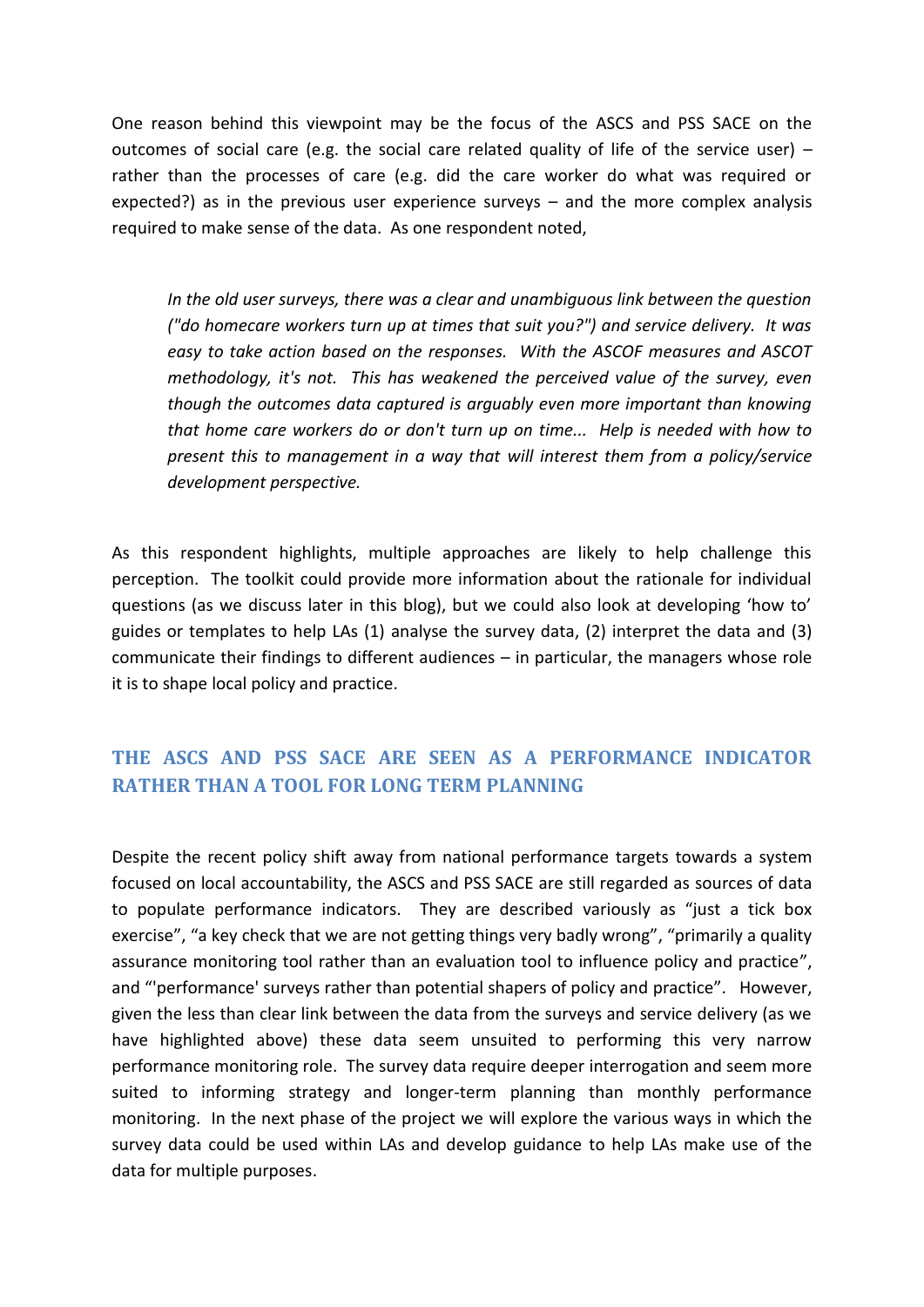## **LOCAL AUTHORITY STAFF HAVE ASKED FOR A WIDE RANGE OF SUPPORT AND GUIDANCE...**

The feedback in the online survey suggests that the toolkits developed during the MAX project will have to accommodate a range of needs. Indeed, local authority staff have requested additional support and guidance in a number of different areas as detailed in Figure 1 below.



**Figure 1: aspects of the survey or research process that OS respondents want the toolkit to address, by survey type**

#### **┼ SO WHAT TYPE OF HELP IS NEEDED?**

As can be seen in Figure 1, the majority of respondents require help with interpreting the survey findings (ASCS N=70; PSS SACE N = 61), data analysis (ASCS N=60; PSS SACE N = 51), communicating the findings to different audiences (ASCS N=56; PSS SACE N = 50) and the development of survey questions (ASCS N=51; PSS SACE N = 44). We explore these aspects in more detail below. Support is also required for the sampling, administration and data entry aspects of the survey process, but we do not explore these aspects in detail here. We intend to summarise this feedback and present it to the Health and Social Care Information Centre (HSCIC) who are responsible for advising on the methodological aspects of the user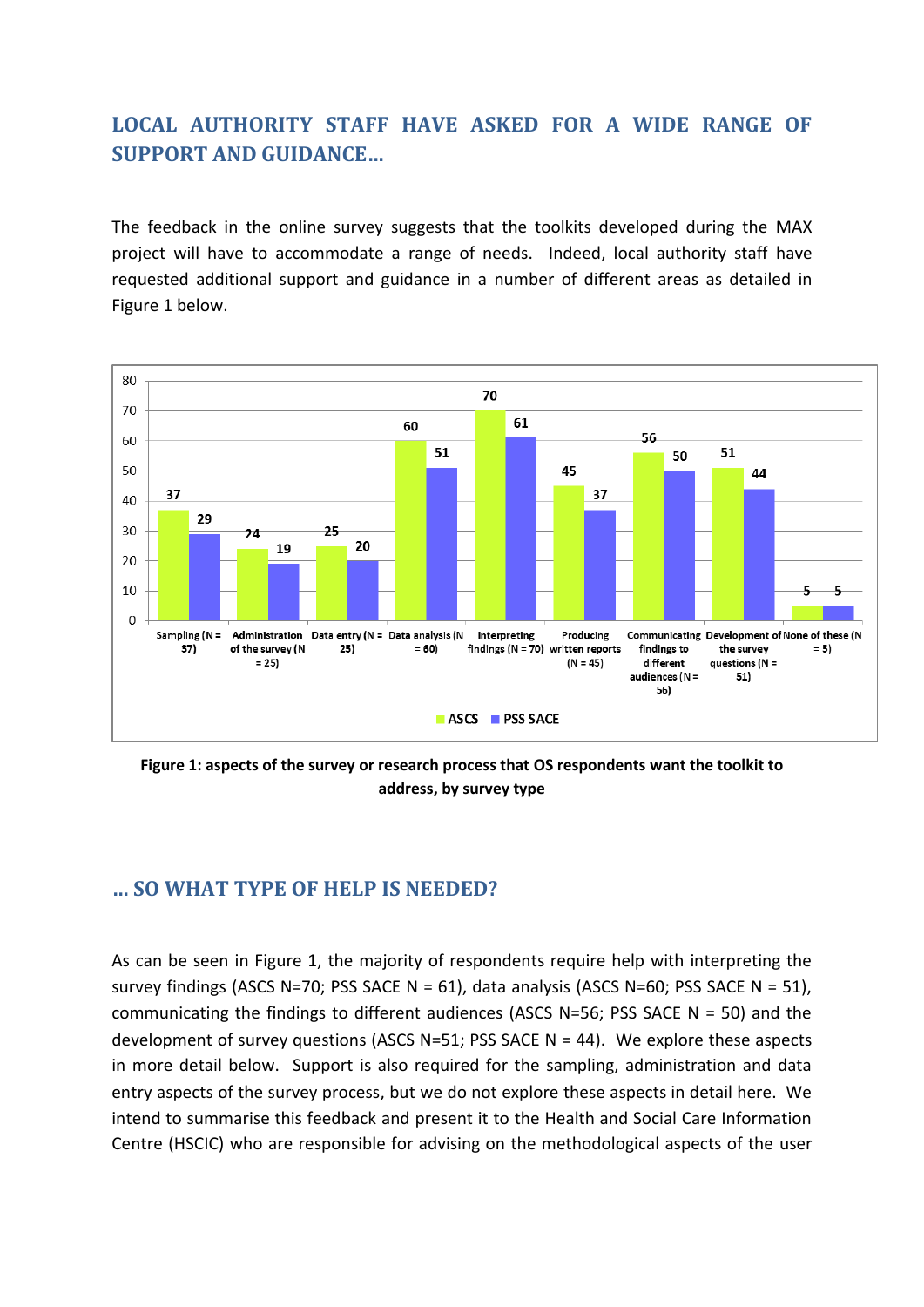experience surveys for social services, before deciding on whether to take these aspects forward to the development of the toolkit.

#### **SUPPORT TO INTERPRET THE FINDINGS**

*We need to be able to illustrate for strategic managers and commissioners the link between outcomes as measured by the survey and the controllable factors associated with service delivery that we could do something about.* 

Help with interpreting the survey findings was the most common request (ASCS N=70; PSS SACE  $N = 61$ ) and, from comments provided by many online respondents, it appears that the guidance in the toolkits will need to encompass both the interpretation of ASCS and PSS SACE data (e.g. what does the data mean for policy and practice?) and the localised application of these findings (e.g. how can we act on these findings? Who/which teams within my organisation are responsible? What specific actions need to be taken?).

Some LA staff are currently struggling to translate the survey findings into ideas and actions that can guide local policy and practice to improve service delivery so, whilst technical guidance is already provided by the Department of Health and the HSCIC (e.g. how to calculate the ASCOF indicator in the ASCOF handbook of definitions), there may be a need for more practical support (e.g. what to do with the ASCOF indicator once it has been calculated). Two issues to consider during future collaborative project activities are then (1) what guidance to provide and (2) how to present this in a manner that is both comprehensible and practical to a wide range of LA staff, and will enable them to make sense of the data in a way that is useful for steering policy and practice. Much of this guidance will be concerned with analysis, which is discussed further in the next section of this blog, and will have to be based upon the questions local authorities want to ask. From the responses to the online survey and our on-going conversations with LA representatives (e.g. survey leads, managers and practitioners during the telephone interviews) it appears that they want to know: (1) how to assess how well/badly the authority is doing, (2) how to improve scores for the following year, and (3) where to focus efforts to achieve such improvements. These questions, however, will be kept under review.

#### **SUPPORT TO ANALYSE THE SURVEY DATA**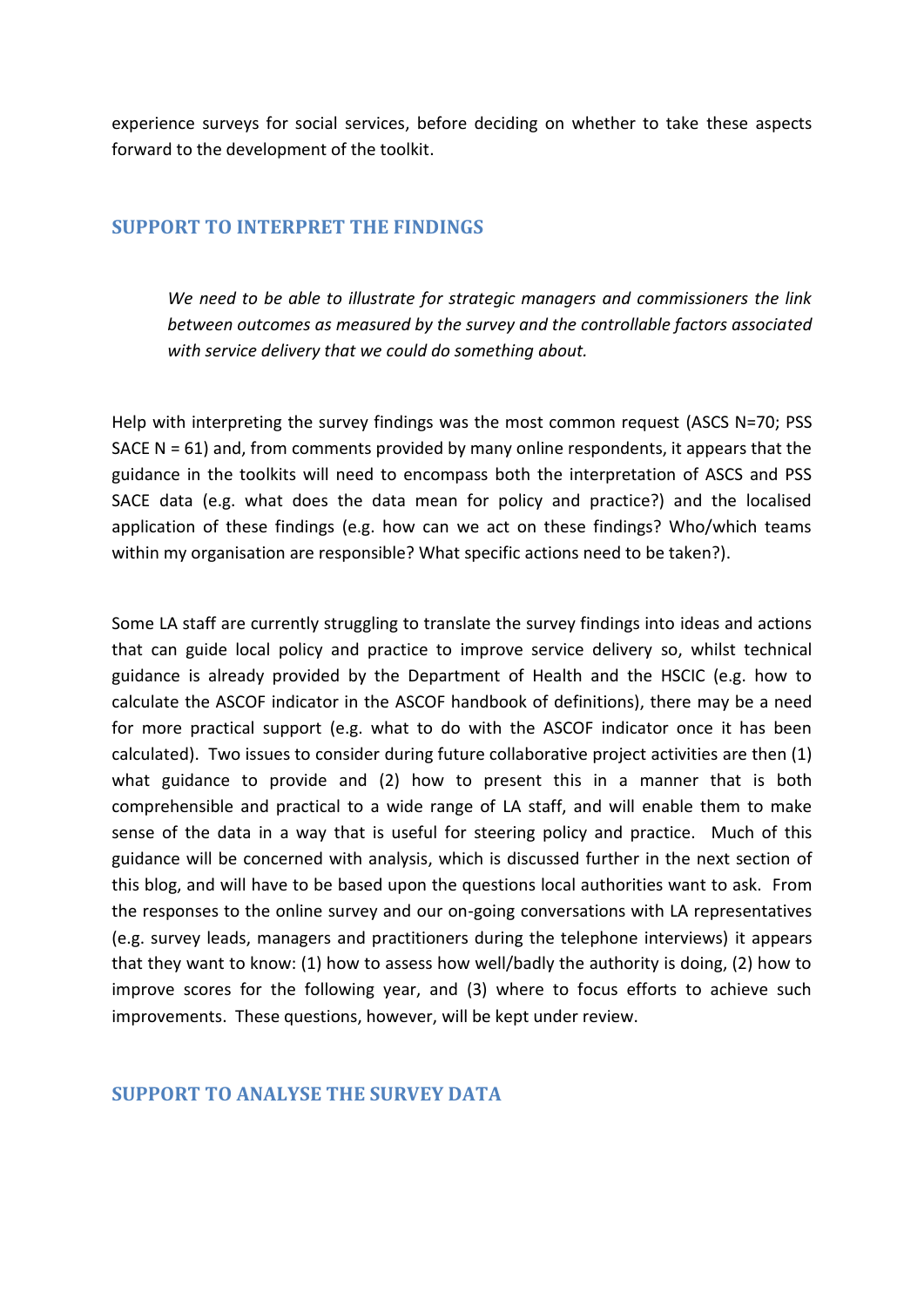Support with analysing the ASCS and PSS SACE data was the second most popular request (ASCS N=60; PSS SACE N = 51) with many LA staff asking for guidance on both what to analyse (e.g. which questions or relationships between particular variables to explore locally) and how to conduct specific analysis (e.g. benchmarking trends in outcomes, comparing current results with those of previous years or from national data sets and other research). For example,

*A set of national key findings would be helpful as would suggested areas for exploration locally e.g. relationship between feeling clean and dignity; personal budget and satisfaction.* 

A notable number of respondents expressed a desire to boost their understanding and use of statistical methods and concepts, such as confidence intervals, cross tabs and correlations, so it appears that two kinds of support are actually needed here: (1) training on general statistics and (2) guidance on survey specific analysis. Two requests to develop a software package or interactive tool to conduct correlations between different results were also received but, they are beyond the scope of the MAX project. Nevertheless it may be valuable to explore this idea further, with the MAX advisory group and HSCIC, the latter of whom are currently developing an interactive visualisation tool.

## **SUPPORT TO COMMUNICATE THE FINDINGS TO DIFFERENT AUDIENCES AND PRODUCE WRITTEN REPORTS**

Help in communicating the survey data to different audiences and producing written reports was the third and fifth most popular request in the online survey (ASCS N=56; PSS SACE N = 50 and ASCS N=45; PSS SACE N = 37 respectively) and it is clear from the accompanying commentary that many LA staff are keen to learn reporting strategies that will promote an active engagement with the ASCS and PSS SACE. At present is seems that, whilst many managers are supportive of the surveys,

*[r]eporting of the results is often little more than a report presented at meetings to interested parties with no actions.* 

Successful communication depends on a number of factors, in this particular instance: (1) extracting the outcomes and messages from the survey findings that are of most relevance / interest to the target audience; (2) illustrating or presenting the findings in an accessible and meaningful way (3) identifying the best means of effectively conveying these messages or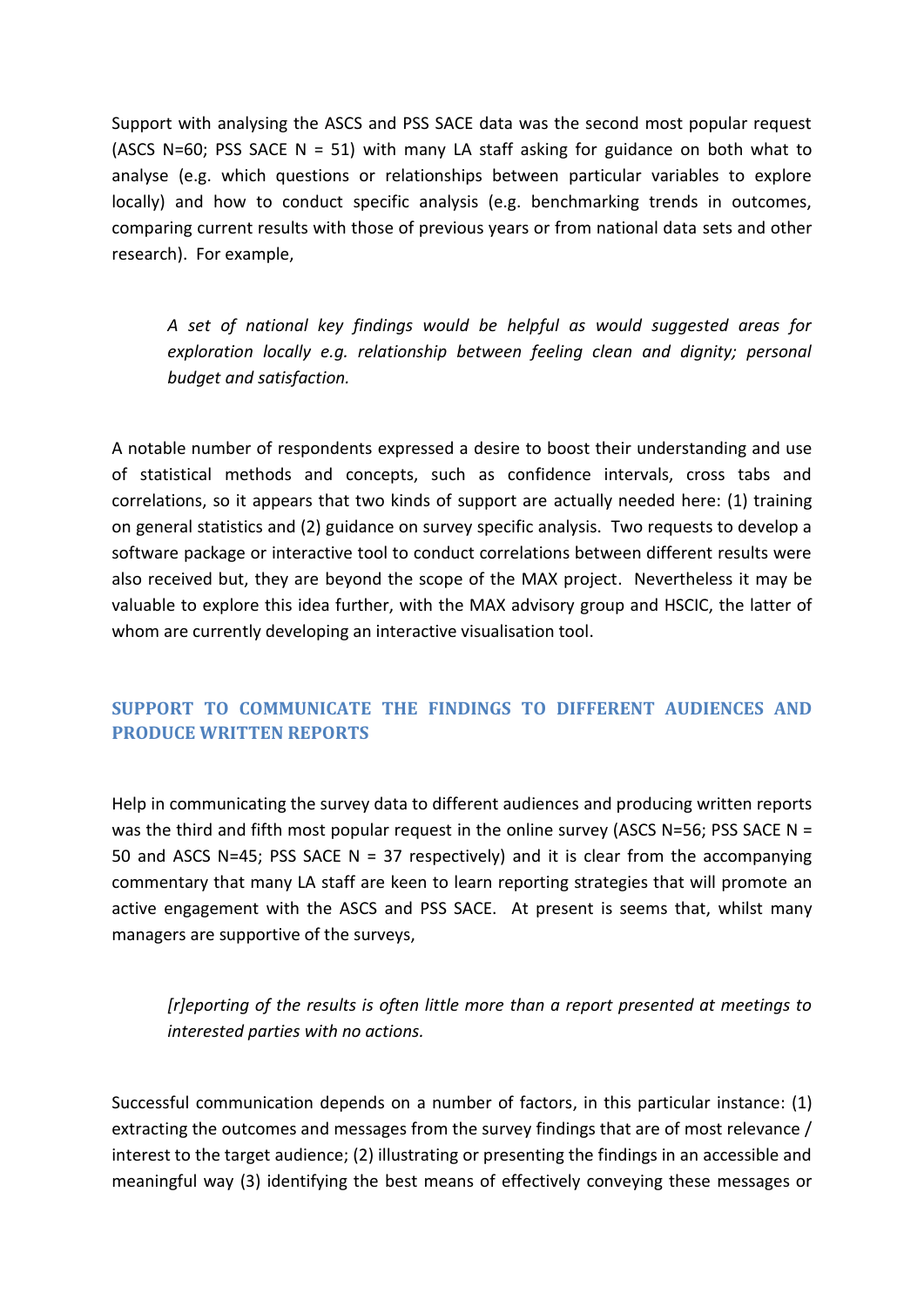findings (e.g. face to face presentation or discussion, a report or short summary), and (4) determining the appropriate length or duration of this communication. Providing appropriate guidance within the toolkits will therefore require input from a wide range of stakeholders including LA colleagues (e.g. senior managers, commissioners, practitioners); service users, carers and members of the public; and providers.

#### **INFORMATION ON THE DEVELOPMENT OF SURVEY QUESTIONS**

Nearly half of the survey respondents were also interested in learning more about the development of the ASCS and PSS SACE questions (ASCS N=51; PSS SACE N = 44). Research summaries of survey development work and the rationale underlying each question will be provided in the toolkits and, it is hoped, will successfully convey to LA staff both the purpose of each question and the scope for the resulting data to be applied to the local context.

## **OTHER FORMS OF SUPPORT**

The other key forms of support requested by local authority staff in the online survey are summarised in Table 1 below.

| Request for help, guidance or<br>support | No. of respondents<br>(ASCS; PSS SACE) | <b>Possible ideas for toolkit</b>                                            |
|------------------------------------------|----------------------------------------|------------------------------------------------------------------------------|
| Sampling                                 | 37; 29                                 | Step by step guide to sampling; overview of<br>different sampling strategies |
| Data entry                               | 25; 20                                 | More flexible and accessible data entry<br>tools                             |
| Administration of the survey             | 24; 19                                 | Checklists, do's and don'ts list                                             |

**Table 1: Summary of the other areas where help has been requested by LA staff in the online survey** 

As we have mentioned already, we intend to summarise this feedback and present it to the HSCIC, before deciding on whether to take these aspects forward to the development of the toolkit.